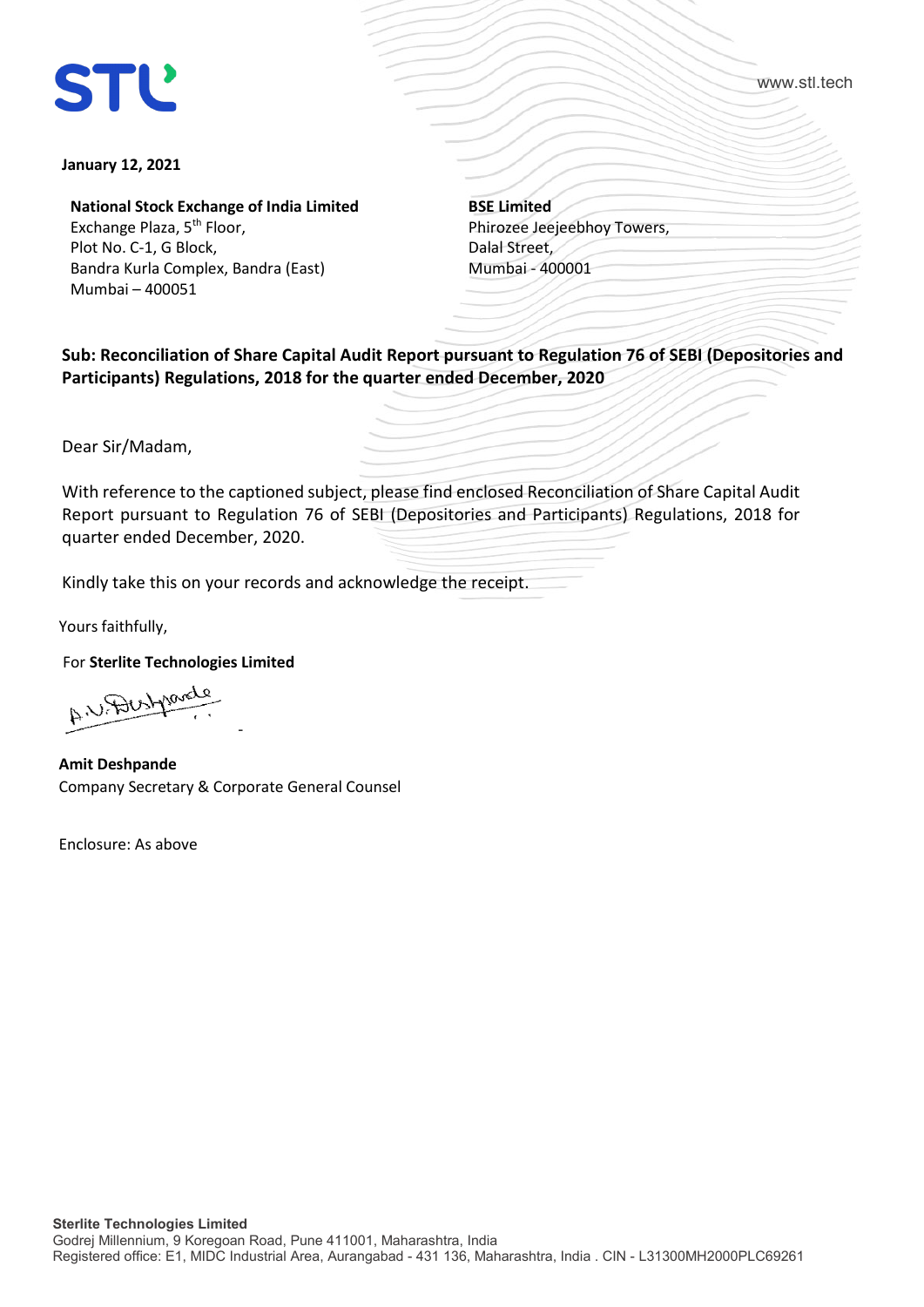## Us **S ANAND SS RAO**

M.Com., LL.B., F.C.S

COMPANY SECRETARY IN PRACTICE

### Flat No.511, Kanchanjunga Aditya Enclave, Ameerpet,<br>Hyderabad - 500038.

| Hyderabad – 500038. |                            |                      |
|---------------------|----------------------------|----------------------|
| Mobile              |                            | : 09246153677        |
| Tele                | $\mathbb{Z}$               | 040 23738398         |
| Fax                 | $\mathcal{L}$              | 040 23738398         |
| E-mail              |                            | anandssrao@gmail.com |
| Website             | $\overline{\phantom{a}}$ . | www.anandssrao.com   |

### RECONCILIATION OF SHARE CAPITAL AUDIT REPORT FOR THE QUARTER ENDED 31-12-2020.

- 1. Report for quarter ended
- 2. ISIN
- 3. Face Value
- 4 . Name of the Company
- S. Registered Office Address
- 6. Correspondence Address
- 7. Telephone and Fax Nos.
- 8 Email Address
- 9. Name of the Stock Exchange where the company's Securities are listed:

| 31-12-2020                        |
|-----------------------------------|
| INE089C01029                      |
| Rs.2/-each                        |
| M/s. STERLITE TECHNOLOGIES        |
| LIMITED                           |
| E 1, MIDC Industrial Area,        |
| Waluj, Aurangabad, Maharashtra    |
| 431136 INDIA                      |
| 4th Floor, Godrej Millennium, 9,  |
| Koregaon Road, Pune - 411001,     |
| Maharashtra, INDIA                |
| Ph. No: 020 30514000              |
| Fax No.020-30514113               |
| amit.deshpande@sterlite.com       |
| 1. BSE Limited, Mumbai            |
| 2. The National Stock Exchange of |
| India Ltd.                        |

- 10. Issued Capital Equity
- 11. Listed Capital (Exchange Wise) All SEs:(as per company records)
- 12. Held in dematerialised form in CDSL
- 13. Held in dematerialised form in NSDL
- 
- 15. Total No. of Shares  $(12+13+14)$
- 

|     |                                      | <b>Number of Shares</b> | % of Total Issued Capital |
|-----|--------------------------------------|-------------------------|---------------------------|
| 10. | <b>Issued Capital Equity</b>         | 396263643               | 100.00                    |
| 11. | Listed Capital (Exchange Wise) - All |                         | 100.00                    |
|     | SEs: (as per company records)        | 396263643               |                           |
| 12. | Held in dematerialised form in CDSL  | 36858473                | 9.30                      |
| 13. | Held in dematerialised form in NSDL  | 356532771               | 89.97                     |
| 14. | Physical                             | 2872399                 | 0.73                      |
|     | 15. Total No. of Shares (12+13+14)   | 396263643               | 100.00                    |

| 16. | Reasons for differences if any , between<br>$(10\&11), (10\&15), (11\&15)$ | <b>NA</b> |
|-----|----------------------------------------------------------------------------|-----------|
|     |                                                                            |           |

818 yrs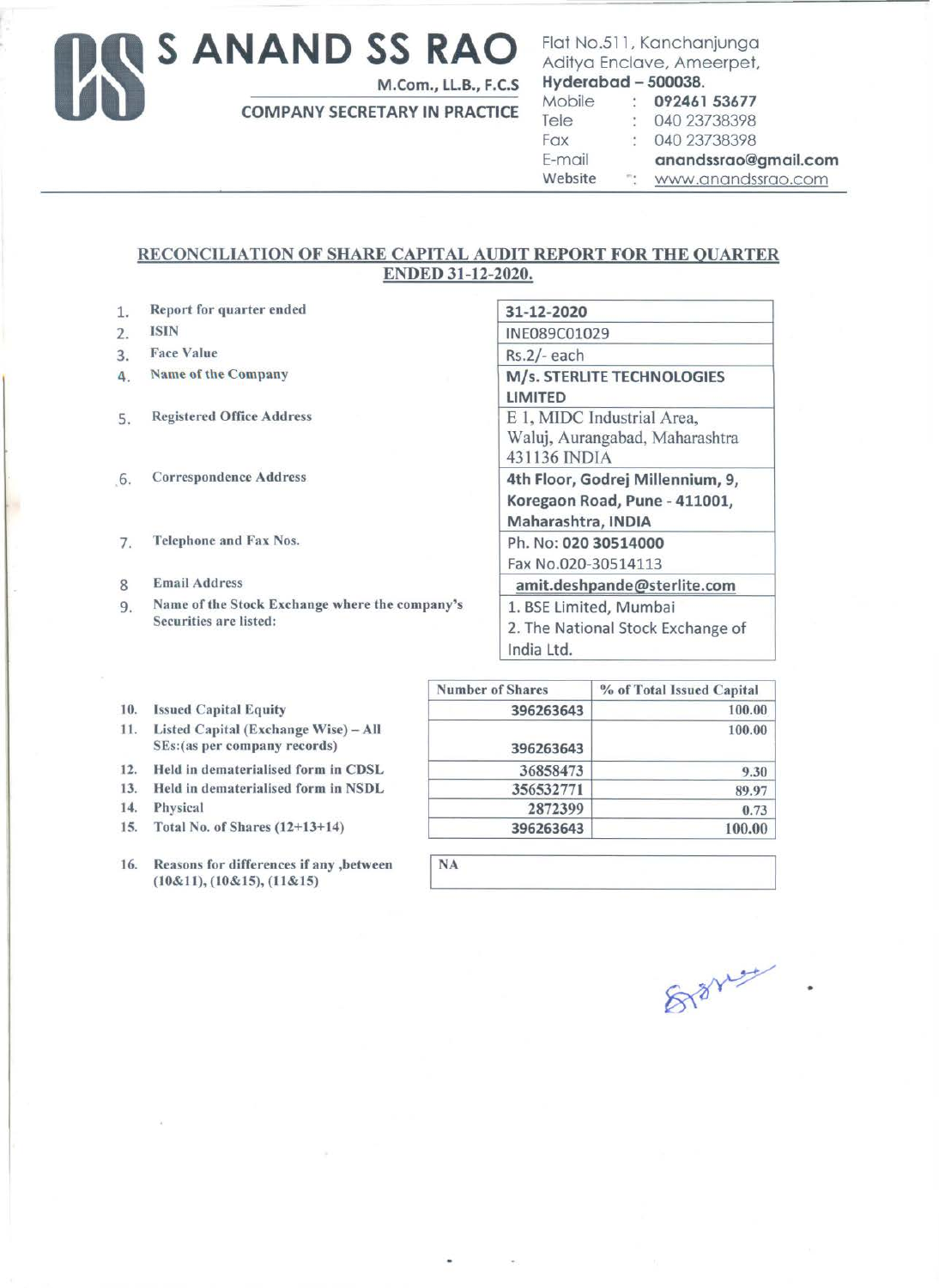17. Certifying the details of changes in share capital during the quarter under consideration as per Table below:

| Particulars                                                              | No. of<br><b>Shares</b> | Applied<br>/Not<br>Applied<br>for<br>listing | Listed on Stock<br>Exchange<br>(Specify name) | Wheth<br>er<br>intima<br>ted to<br><b>CDSL</b> | Whethe<br>intimat<br>ed to<br><b>NSDL</b> | In-principle<br>approval<br>Pending for<br>Stock<br>Exchange(s)<br>(Specify)<br>Names) |
|--------------------------------------------------------------------------|-------------------------|----------------------------------------------|-----------------------------------------------|------------------------------------------------|-------------------------------------------|----------------------------------------------------------------------------------------|
| <b>ESOP</b><br>allotment<br>made on 17 <sup>th</sup><br>November<br>2020 | 574190                  | Applied                                      | <b>BSE Ltd</b><br><b>NSE</b>                  | <b>YES</b>                                     | YES                                       | Not<br>Applicable                                                                      |
| Total                                                                    | 574190                  |                                              |                                               |                                                |                                           |                                                                                        |

18. Register of Members is updated (Yes /No) YES If not, updated upto which date

19. Reference of previous quarter with regard to excess dematerialized shares, if any - NIL-

20. Has the Company resolved the matter mentioned in Point No.19 above, in the current quarter? If not reason why? -NA-

21. Mention the total no. of requests, if any, confirmed after 21 days and the total no. of requests pending beyond 21 days with the reasons for delay.

| Total No. of demat requests      | No. of<br>requests | No. of<br>shares | Reasons for delay |
|----------------------------------|--------------------|------------------|-------------------|
| Confirmed after 21 days          | $-NIL-$            | $-NIL-$          | $-NIL-$           |
| Pending for more than 21<br>days | $-NIL-$            | $-NIL-$          | $-NIL-$           |

Ernee.